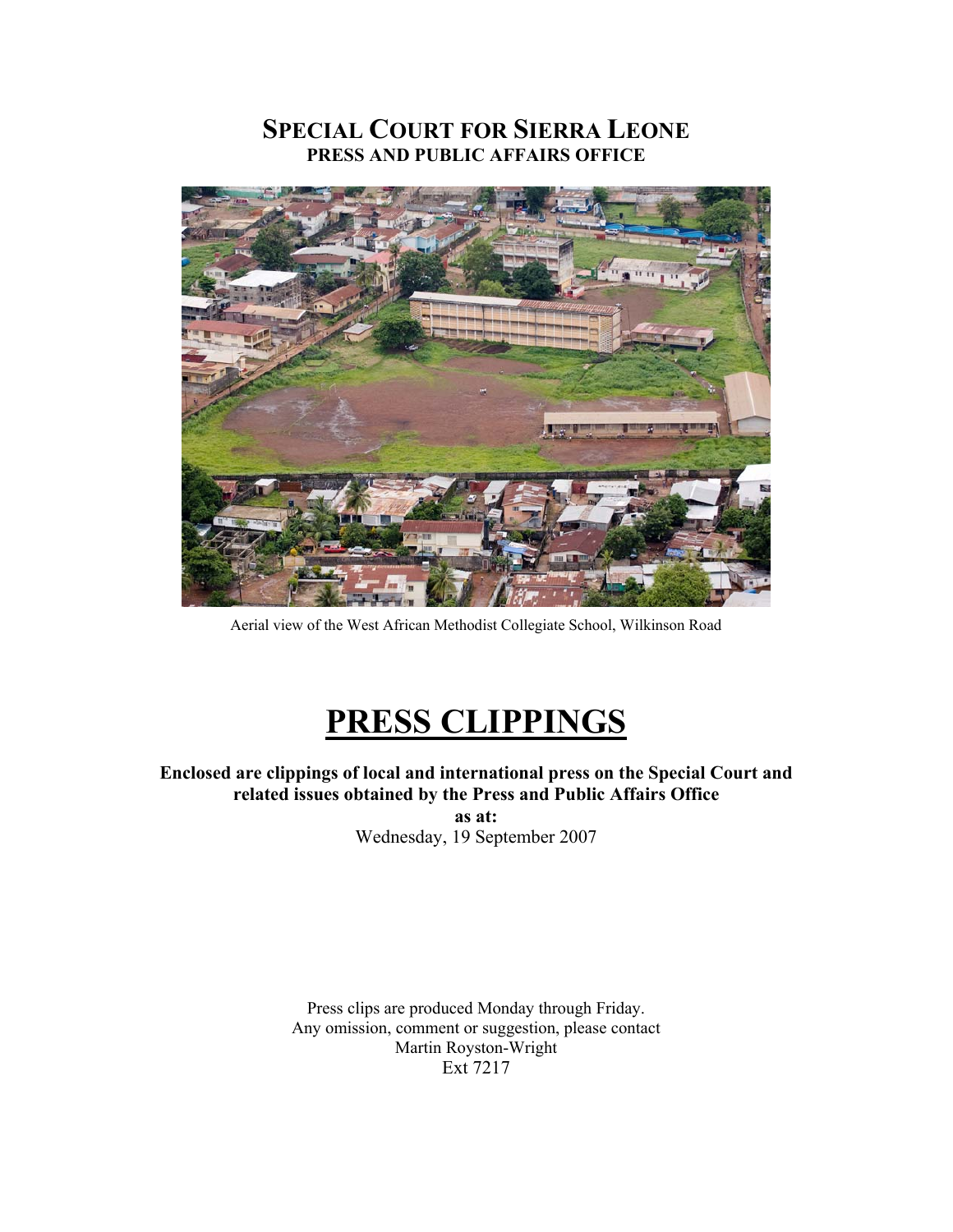| <b>Local News</b>                                           |             |
|-------------------------------------------------------------|-------------|
| CDF Sentence Hearing Today / Independent Observer           | Page 3      |
| <b>International News</b>                                   |             |
| UNMIL Public Information Office Media Summary / UNMIL       | Pages 4-7   |
| Gov't Produces Video Tape in Court / The Analyst (Monrovia) | Pages 8-9   |
| Top Khmer Rouge Leader Arrested / BBC Online                | Pages 10-11 |
| Ending Uganda's "Brilliant" Genocide / Black Agenda Report  | Pages 12-15 |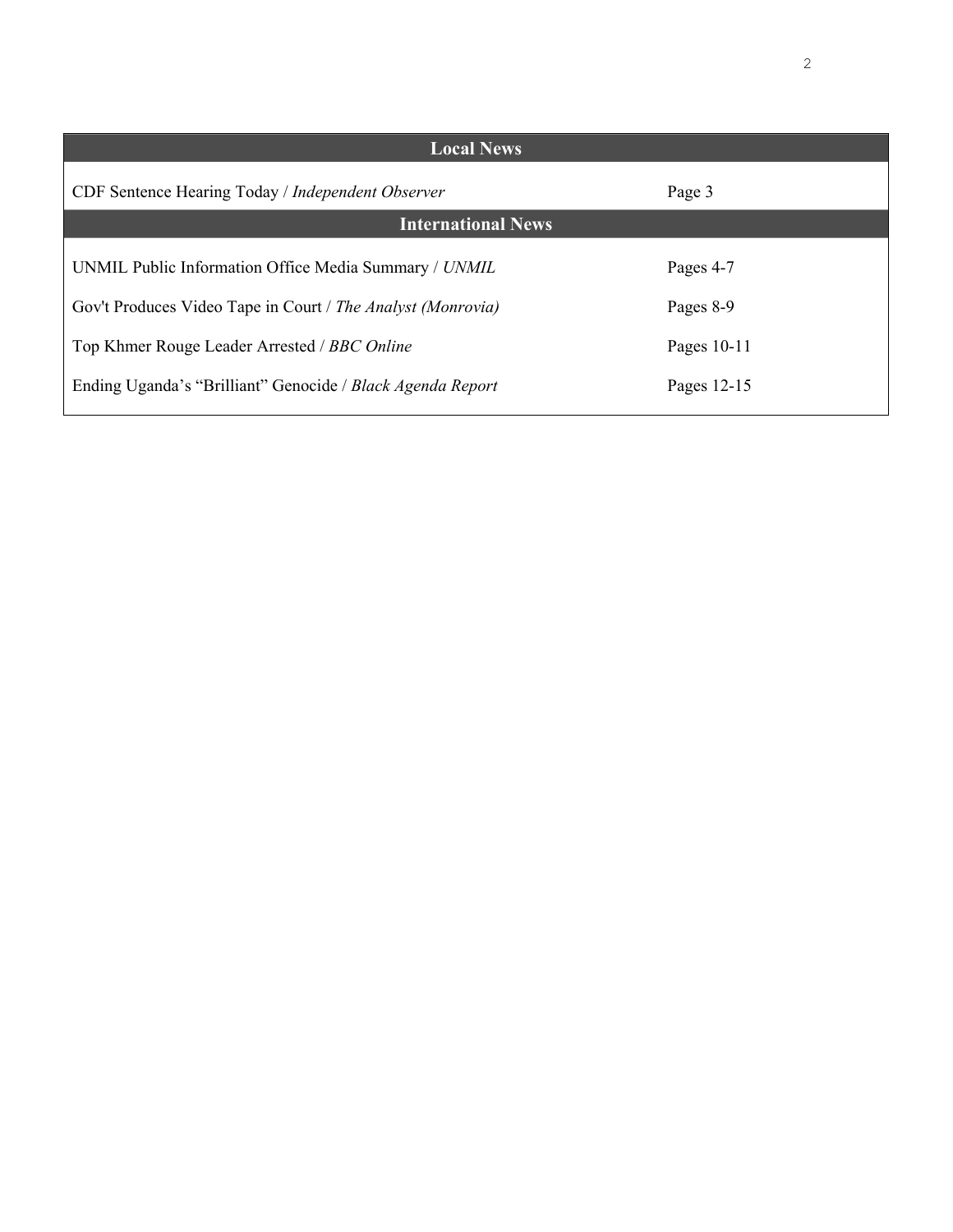Wednesday, 19 September 2007

# **CDF sentence** earing today

Sentence hearing in the trial of Moinama Fofana and Alieu Kondewa takes place today at the trial Chamber of the Special Court in Freetown.

The Judges will first hear from the defence who would ask them to temper justice with mercy and not to impose custodian sentence.

They shall even go further to draw the attention of the Judges to the fact that the accused were part of a militia 

group that fought alongside government soldiers and peacekeepers against rebels for the restoration of the legitimate government.

The Prosecution on its part will ask the court for the imposition of longer jail term for the two men as was in the case of the three AFRC accused and also insist that the offences committed were against humanitarian law. A date will then be set for sentencing.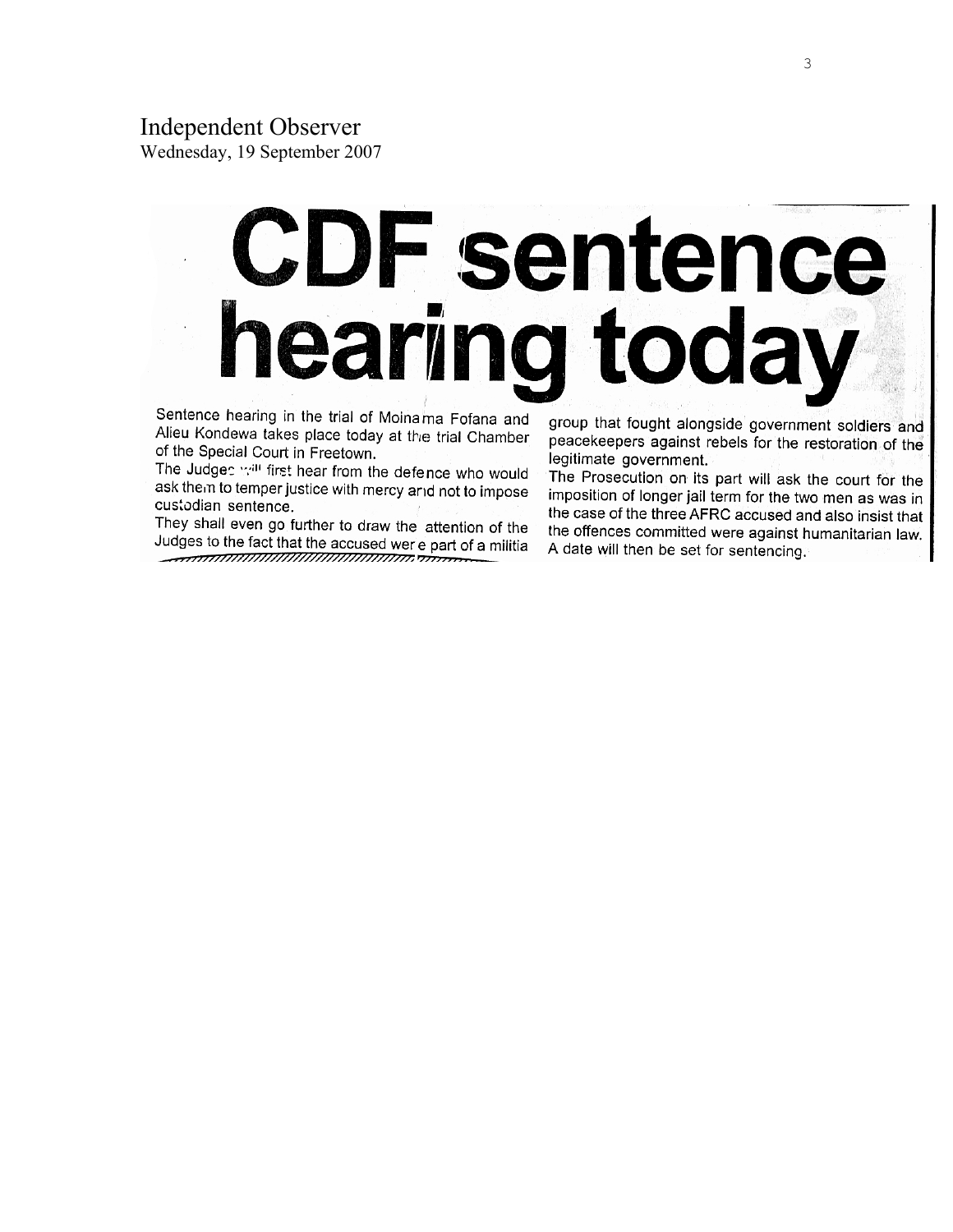

United Nations Mission in Liberia (UNMIL)

# **UNMIL Public Information Office Media Summary 18 September 2007**

*[The media summaries and press clips do not necessarily represent the views of UNMIL.]*

# **International Clips on Liberia**

*There were no relevant stories on Liberia in the international media today.* 

## **International Clips on West Africa**

# **AP** 09/18/2007 04:07:38 **Opposition Wins in Sierra Leone**

FREETOWN, Sierra Leone \_Opposition candidate Ernest Bai Koroma has won Sierra Leone's presidential election, officials said Monday. Koroma received 55 percent, compared with 45 percent for the ruling party candidate, Vice President Solomon Berewa, election commission chief Christiana Thorpe said.

# **Two killed in Sierra Leone post-poll looting spree**

FREETOWN, Sept 18, 2007 (AFP) - A mob stormed the headquarters of Sierra Leone's former ruling party and two people were electrocuted to death in a looting spree, witnesses said Tuesday.

Police said they foiled a bid to steal dozens of government cars but that fridges, TV sets, electricity generators and office equipment were carted away from the Sierra Leone People's Party (SLPP) offices in central Freetown.

# **UN chief congratulates winner of Sierra Leone presidential polls**

UNITED NATIONS, Sept 17, 2007 (AFP) - UN chief Ban Ki-moon on Monday congratulated Sierra Leone's opposition leader Ernest Koroma on his win in the recent presidential runoff election. "The Secretary-General extends his warm congratulations to Mr Koroma and commends all Sierra Leonean parties and their supporters for exercising patience and restraint during the tallying of the votes," his press office said.

# **Sierra Leone's vote strengthens hope for democratic change in Africa**

TODD PITMAN

DAKAR, Senegal War-ravaged Sierra Leone's peaceful transfer of power through the ballot box bodes well for a continent that has struggled against repression and conflict for half a century. But violence often simmers behind the democratic facade in Africa, where corruption is rife and a dying breed of tyrants' remains.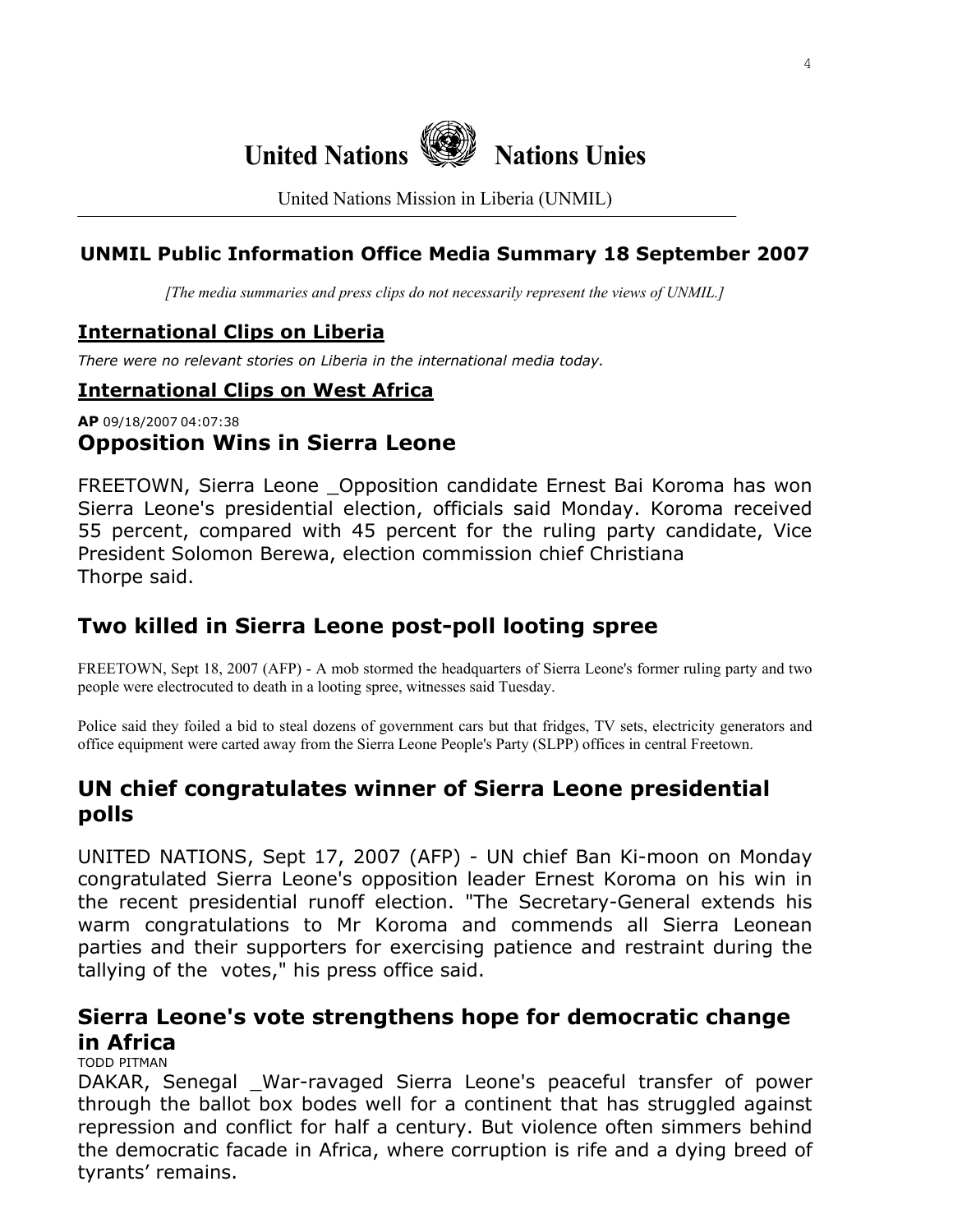# **UN peacekeepers dismantle Ivory Coast buffer zone**

ABIDJAN, Sept 17, 2007 (AFP) - UN peacekeepers in Ivory Coast have dismantled a buffer zone which divided the West African nation after a September 2002 rebellion, a UN spokesman said Monday. "Since September 15, the zone of confidence has ceased to exist. The continuity and territorial integrity of Ivory Coast has been re-established," said Sebastien Caron, a spokesman for the UN mission in Ivory Coast (ONUCI).

### **Local Media – Newspaper**

### **Ex-Servicemen Protest in Demand of Benefits**

(The Inquirer, Heritage, New Vision, New Democrat, The Analyst, The Telegraph)

- Dozens of deactivated officers of the former Armed Forces of Liberia, the Liberian National Police and the Special Security Services (SSS) yesterday staged a protest to demand "benefits" allegedly owed them by the Government.
- The security personnel had earlier assembled at the Walker Sports pitch on Broad and Lynch Streets in Monrovia to organize what they said was a peaceful protest. The Inquirer however reports that the ex-servicemen later went on the rampage, set up road blocks, lit fire in the middle of most parts of the streets bringing traffic to a standstill.
- A spokesman for the group, Alexander Zeenah said they will not abandon their campaign until government addresses their plight.
- He alleged that government has downplayed their concerns since they were deactivated. Information Minister, Dr. Laurence Bropleh however said efforts were being made to handle their situation.
- Meanwhile, a joint team of Liberia National Police and UNMIL security personnel last evening moved in and dispersed the former security men and brought the situation under control.

### **New Sierra Leonean President Inaugurated Amidst Protest**

(The News, New Democrat, National Chronicle)

- Sierra Leone's opposition leader, Ernest Bai Koroma, has been sworn in as that country's new President, shortly after being declared the winner of a tension packed run-off election.
- Mr. Koroma won 54.6% of the final vote against Vice President Solomon Berewa's 45.4 %. Thousands of jubilant opposition supporters danced in the streets of the capital as news of the victory spread.
- The National Election Commission said the flaws in the vote were not enough to invalidate the result. Mr. Koroma was inaugurated at an afternoon ceremony in Freetown which was attended by military officials and dignitaries including outgoing President Ahmed Tejan Kabba and Mr. Berewa.
- The Sierra Leone People's Party (SLPP) had sought an injunction against the electoral commission to stop it from publishing further presidential election results. The party had earlier expressed concern about the commission investigating reports of unusually high voter turn-out in government's stronghold. Mr. Koroma, 54, is an insurance broker who says he wants to run the country "like a business concern". President Ellen Johnson has congratulated Mr. Koroma for the success in the presidential election.

### **Lawyers Claims He was flogged by UNMIL Nigerian Soldiers**

(New Democrat)

• The *New Democrat* reported on an incident in which a lawyer *[Counsellor Augustine Fayiah of David A.B. Law Firm]* alleged that he was flogged by UNMIL Nigerian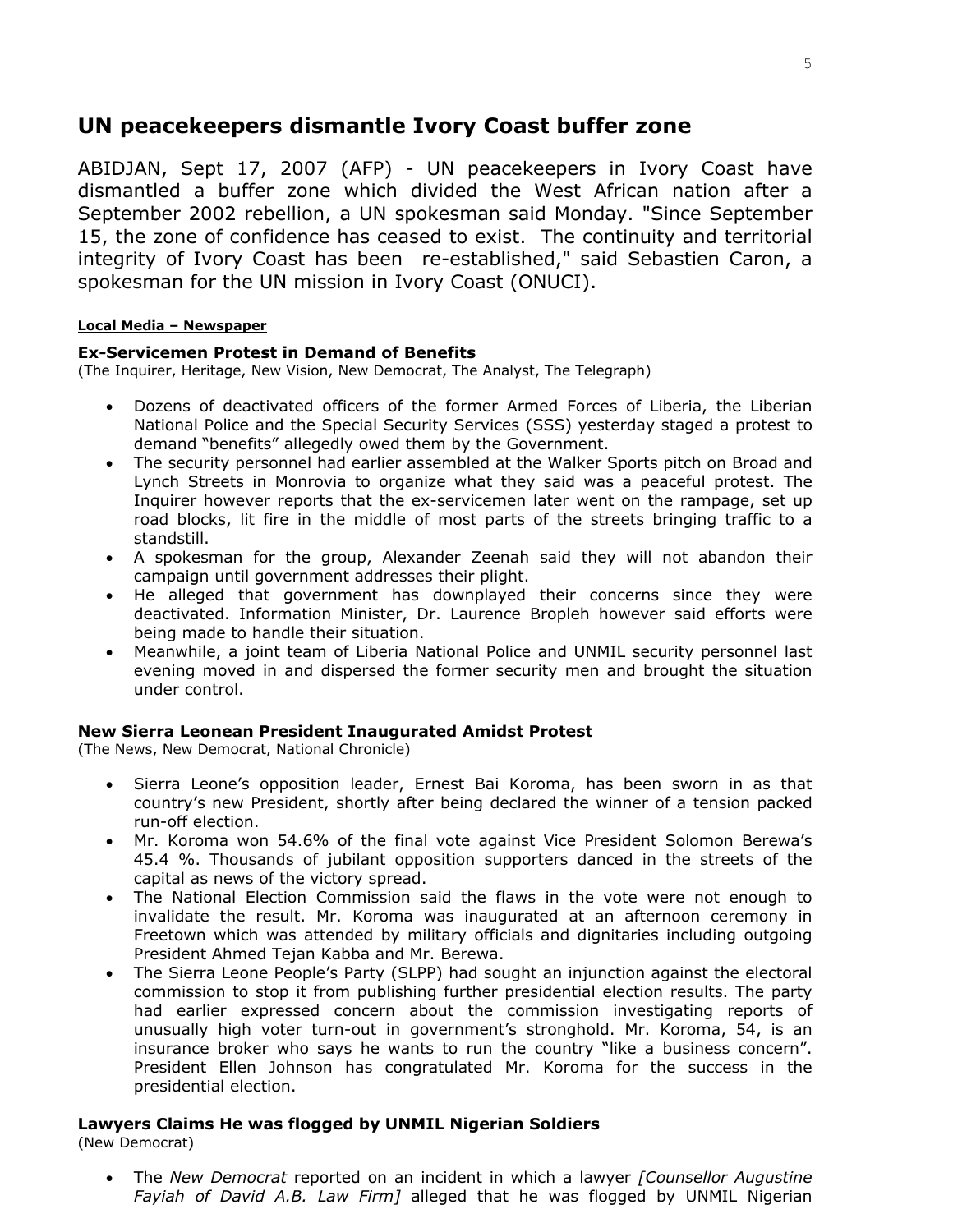soldiers on Sunday. According to Counsellor Fayiah, the incident occurred following verbal exchanges with a senior officer at a house where he had gone to visit a friend. Apparently, the house is being currently occupied by Nigerian peacekeepers.

### **Local Media – Radio Veritas** *(News monitored today at 9:45 am)*

### **President Sirleaf Congratulates Sierra Leonean President-Elect**

- According to an Executive Mansion statement, President Ellen Johnson Sirleaf congratulated Sierra Leoneans for the just-ended Presidential run-off election and President-elect Ernest Bai Koroma for his victory in the run-off.
- The statement said that President Sirleaf commended Sierra Leoneans for the way they conducted their democratic process and looks forward to the continuation of the warm friendship and partnership between Liberia and Sierra Leone in strengthening the Manor River Basin and entire West African sub-region.

 *(Also reported on Truth FM, Star and ELBC Radio)*

### **Police Disperse Violent Protestors of Demobilized Security Men**

- Police sources said that officers of the Liberia National Police and the United Nations Mission in Liberia Monday evening dispersed 100s of deactivated security men who gathered in front of the headquarters of the ruling Unity Party on the Broad Street.
- The sources said that the police armed with batons ran after the men late Monday night after reportedly receiving information that the protestors were planning to carry out an arson attack on the headquarters of the ruling Unity Party on Broad Street as they expressed dissatisfaction with the treatment the Government gives them in relations to their benefits.
- The security men, including some former soldiers of the Armed Forces of Liberia reportedly burnt tyres and threw stones to press government to pay their benefits.  *(Also reported on Truth FM, Star and ELBC Radio)*

### **Presidency Calls on Squatters to Give Way to Hotel Renovation**

• Addressing a news conference yesterday, Presidential Press Secretary Cyrus Badio said that the Presidency entreated squatters around the Ducor Palace Hotel to vacate the vicinity for the Libyans who are to takeover the facility to commence renovation work which is expected to provide jobs for many Liberians.  *(Also reported on Truth FM, Star and ELBC Radio)*

### **Employees of Defunct National Insurer Protest for Salary Arrears**

• Correspondents said that more than 50 employees of the National Insurance Company of Liberia yesterday protested, calling on the Government to settle their10 month's salary arrears. The group's spokesman Henry Youngton said that the arrears were overdue to the point that it is impossible for them to register their children in school.

*(Also reported on Truth FM, Star and ELBC Radio)*

### **Workshop to Formulate Environmental Plan for West Africa Opens**

- A two-day workshop to develop a strategic policy to address national disasters and human intervention in West Africa is expected to open in Monrovia today, an Environmental Protection Agency release said, adding that there is the need to have a common environmental policy to face the many challenges nature causes.
- The release said that representatives of the Government of Liberia, civil society, UN agencies, nongovernmental organizations, academic institutions and youth groups are expected to attend the workshop.

 *(Also reported on Truth FM, Star and ELBC Radio)*

### **Former Minister Threatens Senate with Mass Action for Interference**

• Addressing a news conference, the former Transport Minister Vambah Kanneh said that he would mobilize democrats from civil society groups and university students to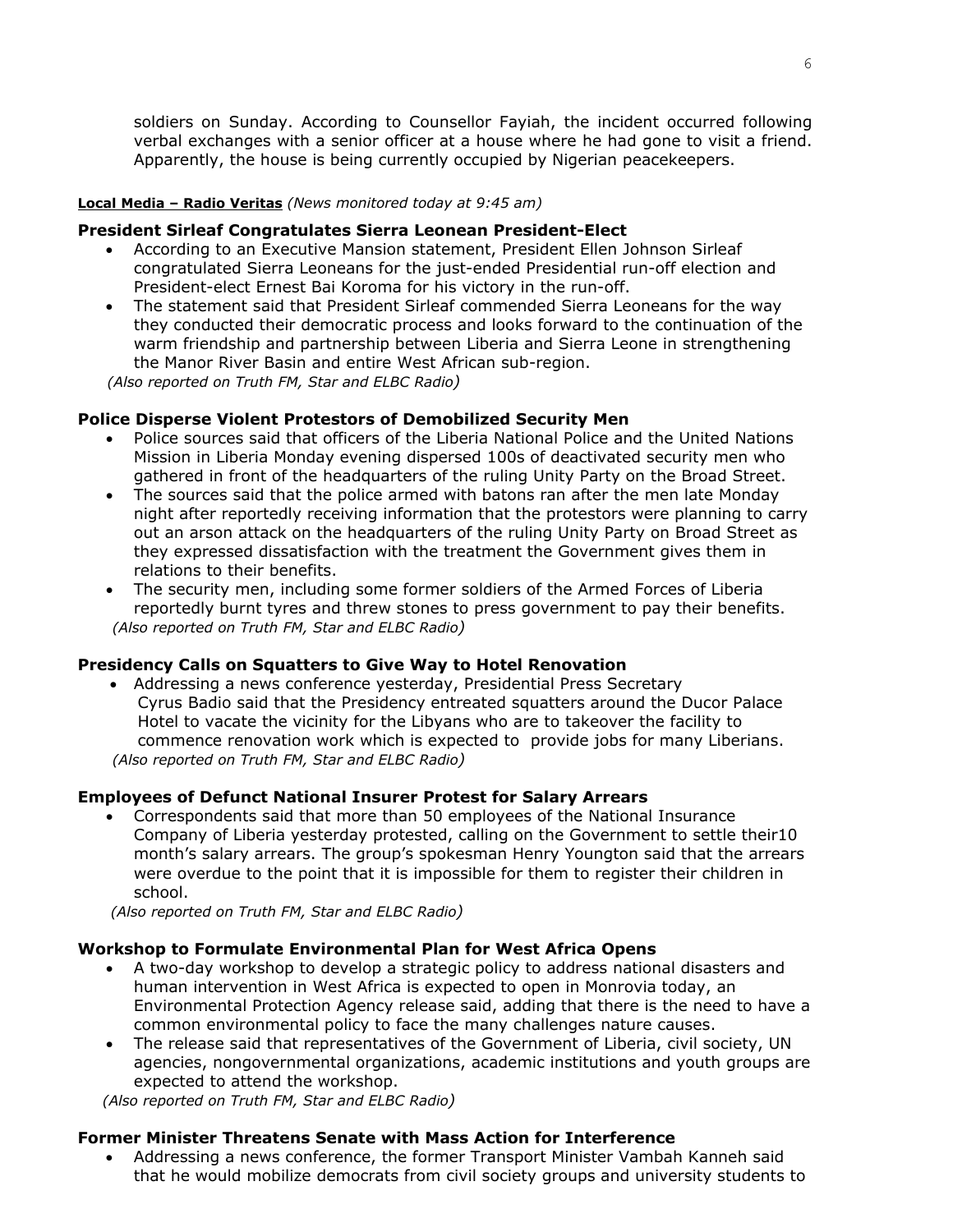protest against the House of Senate's interference with the Powers of the Executive Branch of Government.

- Dr. Kanneh said that people will rise up and protect the coordinated separation of power by legal means if the Senate refuse to stop interfering with the Executive Branch.
- Vambah stated that the downsizing exercise currently going on at the General Auditing Commission is a civil service matter and can only be resolved by Civil Service Agency Director Dr. C. William Allen and President Ellen Johnson Sirleaf who approved it or the Court, and not the Senate. He urged Auditing-General John Morlu to go ahead with his job without fear or favour.

 *(Also reported on Truth FM, Star and ELBC Radio)*

### **Petrol Dealers to Sue Government for Floating "Liberianization Policy"**

- Speaking to reporters in Monrovia Monday, the President of the Petroleum Retailers Association of Liberia Mohammed Musahson said that the Association will take the Liberian Government to Court for failing to implement the Liberianization Policy allotting 26 businesses including filling stations, to Liberians. The Association said that it was currently writing the National Legislature to express its frustration over while the Government granted a permit to a foreign business like TOTAL to operate and run gas stations.
- Mr. Musahson argued that granting a permit to TOTAL to build and run more than 20 filling stations in the Country will put them out of business. The group wondered why TOTAL with such a huge international capital engage in a business that is set aside for Liberians.

 *(Also reported on Truth FM, Star and ELBC Radio)* 

*Complete versions of the UNMIL International Press Clips, UNMIL Daily Liberian Radio Summary and UNMIL Liberian Newspapers Summary are posted each day on the UNMIL Bulletin Board. If you are unable to access the UNMIL Bulletin Board or would like further information on the content of the summaries, please contact Mr. Weah Karpeh at karpeh@un.org.*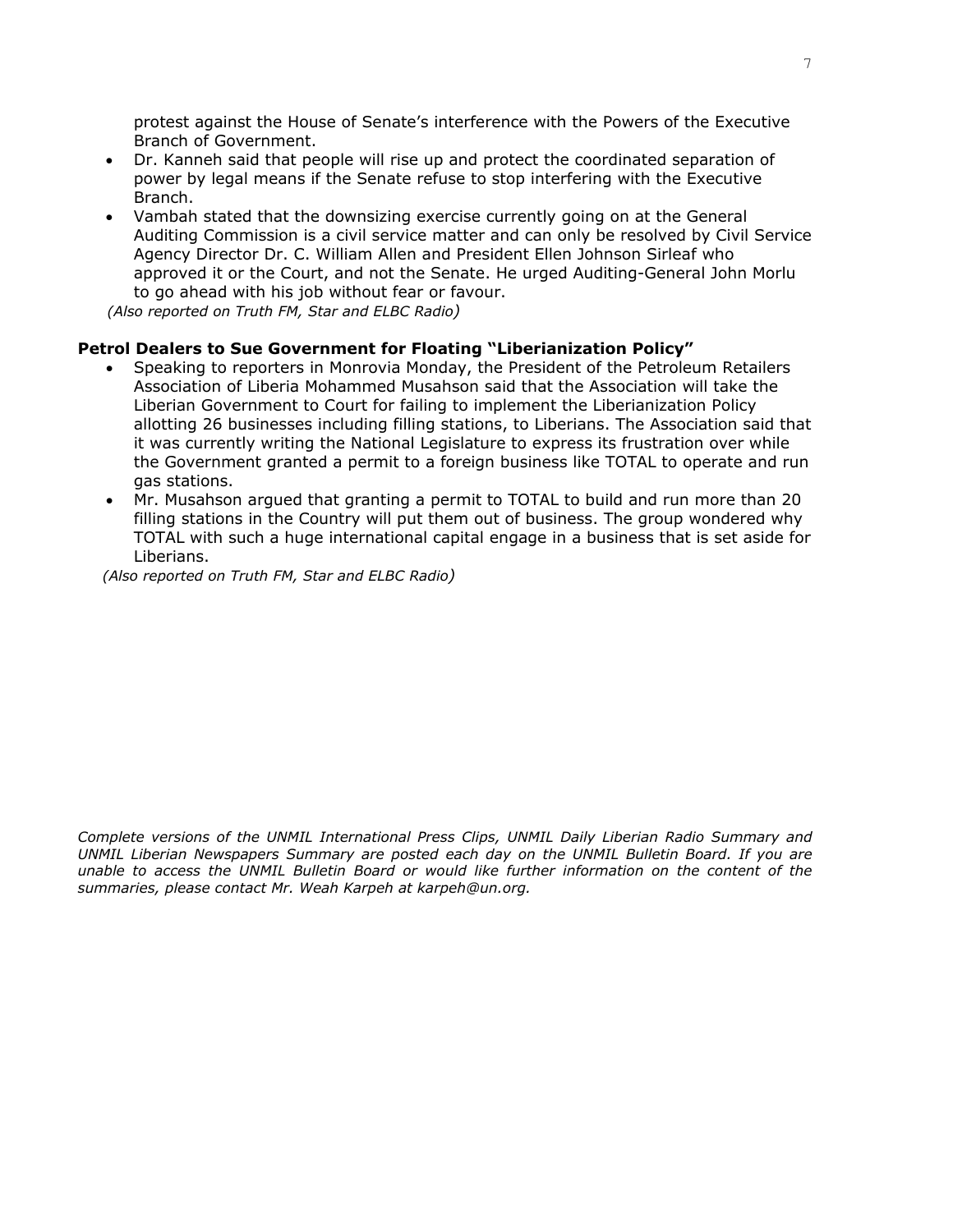# The Analyst (Monrovia)

Tuesday, 18 September 2007

### **Gov't Produces Video Tape in Court**

### By George J. Borteh

To support its treason charge against suspects Charles Julu, George Koukou and Andrew Dorbor in the ongoing trial at the Temple of Justice in Monrovia, the Government of Liberia through the National Security Agency (NSA) has produced a video tape in court linking the suspects to a plan to unseat the current administration.

The tape, (DVDR), was handed over to Magistrate Milton Taylor of the Monrovia City Court at the Temple of Justice during a testimony by the first state witness, Nelson S. Jallah, who is also chief investigator at the NSA.

Testifying in the preliminary hearings in the Dorbor treason case ongoing at the Monrovia City Court, Witness Jallah told the court that the video tape is the revelation made by suspect Dorbor at the head office of the NSA about alleged plans to overthrow the Liberian government.

He also testified that former AFL General Charles Julu and former House Speaker George Koukou are in the tape but did not say what they were actually doing.

The NSA Chief Investigator further testified that during suspect Dorbor's confessions made at the NSA where he was held for nearly eight months before he was charged for treason by the state, some Liberian journalists were invited at the institution where they watched the tape depicting Dorbor confessing about an alleged coup plot.

Speaking in a relaxed mood before lawyers representing suspect Dorbor and state lawyers, Mr. Jallah confirmed that Dorbor, who is also a ex-army officer was invited to Ivory Coast allegedly suspect Gen. Julu to purchase arms and ammunition including military uniforms for an operation to topple the Government.

He said before Mr. Dorbor had left for the Ivory Coast, he met a Lebanese businessman, Jacob Karin, and a Liberian, Alfred Gaye, both in Ganta, Nimba County.

Witness Jallah explained that the Labanese businessman allegedly gave Col. Dorbor and Mr. Gaye L\$3,000.00 as transportation fare to travel to Grand Gedeh County.

However, he added that Mr. Gaye decided not to make the trip so Dorbor alone traveled to Toe Town border where he met one Junior Gaye who took him (Dorbor) to Wright Dula Force, a point man to purchase the needed weapons for the operation.

"Col. Dorbor met Wright Dula for said weapons, but US\$5,000 was requested for the arms and ammunitions and because of the transaction, security officers arrested Col. Dorbor", said witness Jallah.

Continuing his testimony, Jallah disclosed that the state is in possession of another video tape linking Col. Dorbor and Wright Dula in the negotiation process, claiming the tape contains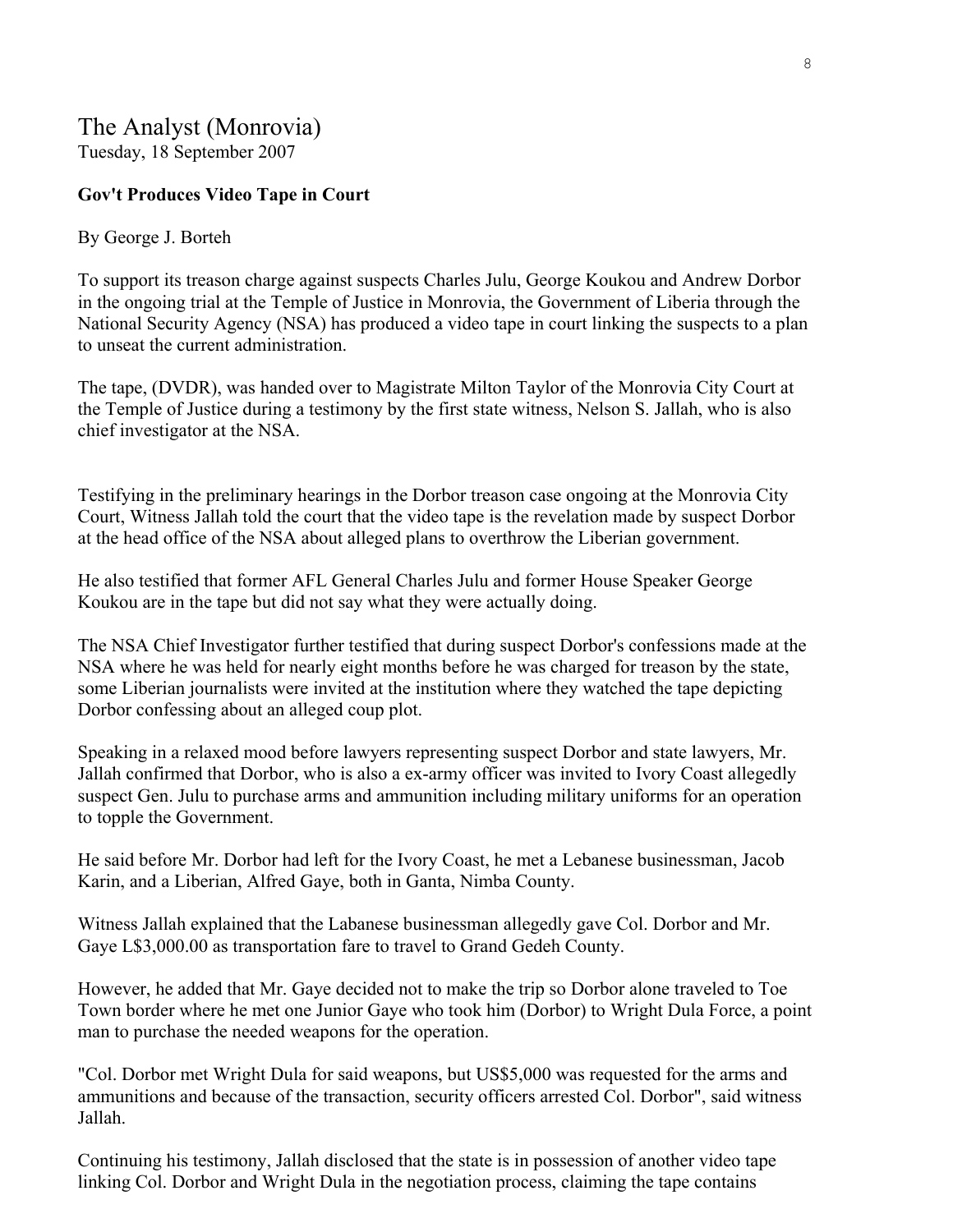recordings of Dorbor's confrontation with Gen. Julu, and Jacob Karin admitting to giving money to Col. Dorbor and Alfred Gaye.

He said investigation conducted at the NSA was opened to the media. The preliminary hearing into the case continues this week at the Monrovia City Court with the second state witness expected to take the stand.

The hearings was prompted after suspect Dorbor, who was earlier reserved as state witness, testified against the state in open court few weeks ago.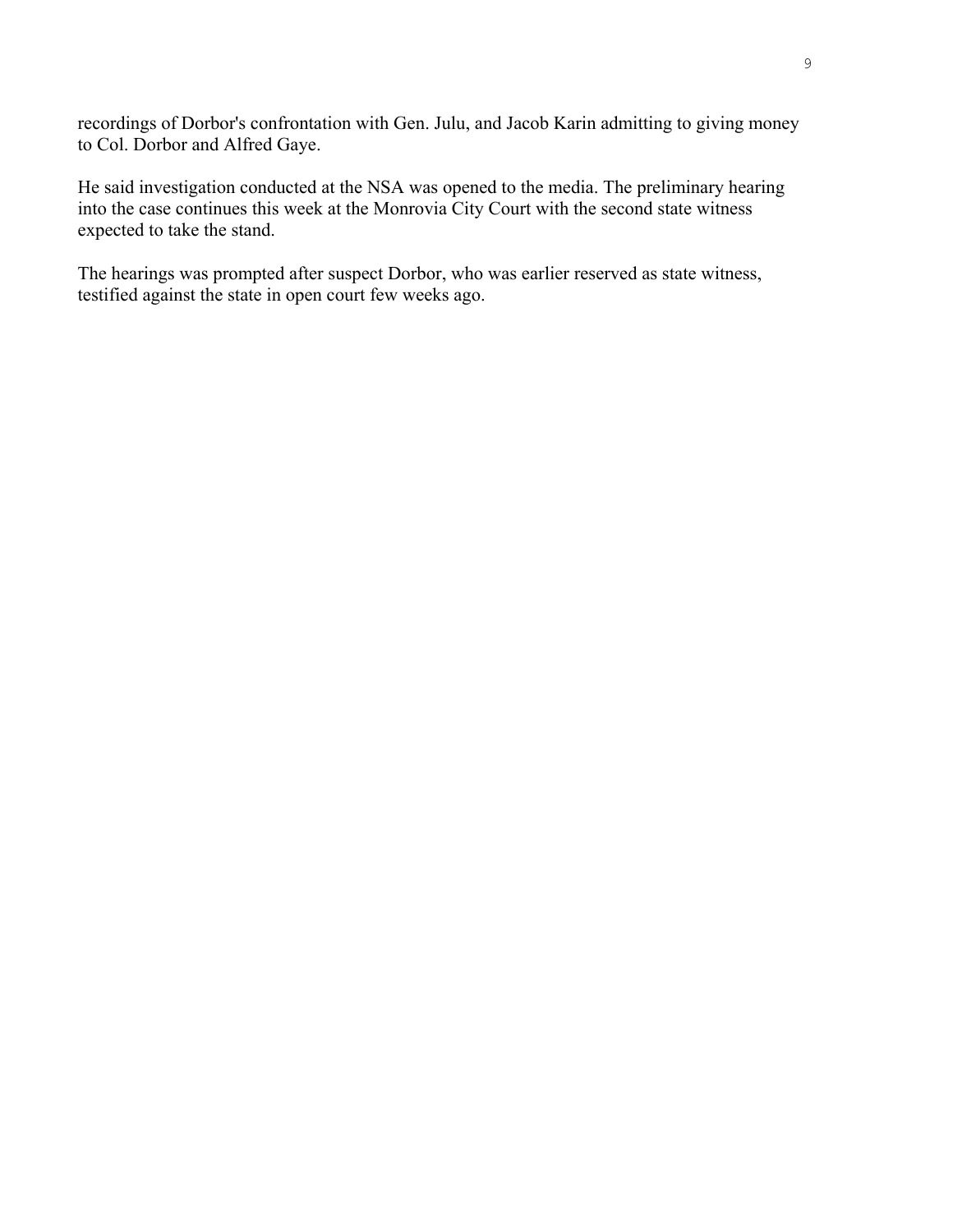# BBC Online

Wednesday, 19 September 2007

### **Top Khmer Rouge leader arrested**

Police in Cambodia have arrested the most senior surviving member of the notorious Khmer Rouge regime, as part of a UN-backed genocide investigation.

Nuon Chea was flown from his jungle home to the capital, Phnom Penh, to appear before Cambodian and foreign jurists in a special genocide tribunal.

The 82-year-old was second-in-command to Khmer Rouge leader Pol Pot.

More than a million people are thought to have died during the four years of Khmer Rouge rule between 1975-79.

Nuon Chea, who was also known as "Brother Number Two", has spent the past few decades living freely in Pailin, the movement's former jungle headquarters.

Nuon Chea was "Brother Number Two" under the Khmer Rouge

Police and court officials went to his home near the Thai border early on Wednesday to question him, and issue him with an arrest warrant on charges of crimes against humanity.

"He was shaking. His legs looked like they would collapse," neighbour Sok Sothera told the French news agency AFP.

Nuon Chea was then taken under police escort to a helicopter for the flight to Phnom Penh.

"An initial appearance will be held today, during which he will informed of the charges which have been brought against him," the UN-backed tribunal said in a statement.

### **Five suspects**

Because he was second only to Pol Pot - the regime's "Brother Number One", who died in 1998 - Nuon Chea will be the most senior defendant to be tried by the tribunal.

A Thai-trained lawyer, Nuon Chea rose quickly through the ranks of the Khmer Rouge, as it grew from a small Maoist rebel group to a force capable of taking over the country.

Analysts say he had an important decision-making role in the regime, which instituted radical policies aimed at creating an agrarian utopia, but in reality caused the deaths of more than a million people through hunger, illness, overwork and execution.

Nuon Chea himself has consistently denied any responsibility for the deaths, but earlier this year he indicated he was ready to face the tribunal.

**WHO WERE THE KHMER ROUGE?**  Maoist regime that ruled Cambodia from 1975-1979 Founded and led by Pol Pot, who died in 1998 Abolished religion, schools and currency in a bid to create agrarian utopia Brutal regime that did not tolerate dissent More than a million people thought to have died from starvation, overwork or execution

After many long delays, the UN-backed trials are finally expected to begin next year.

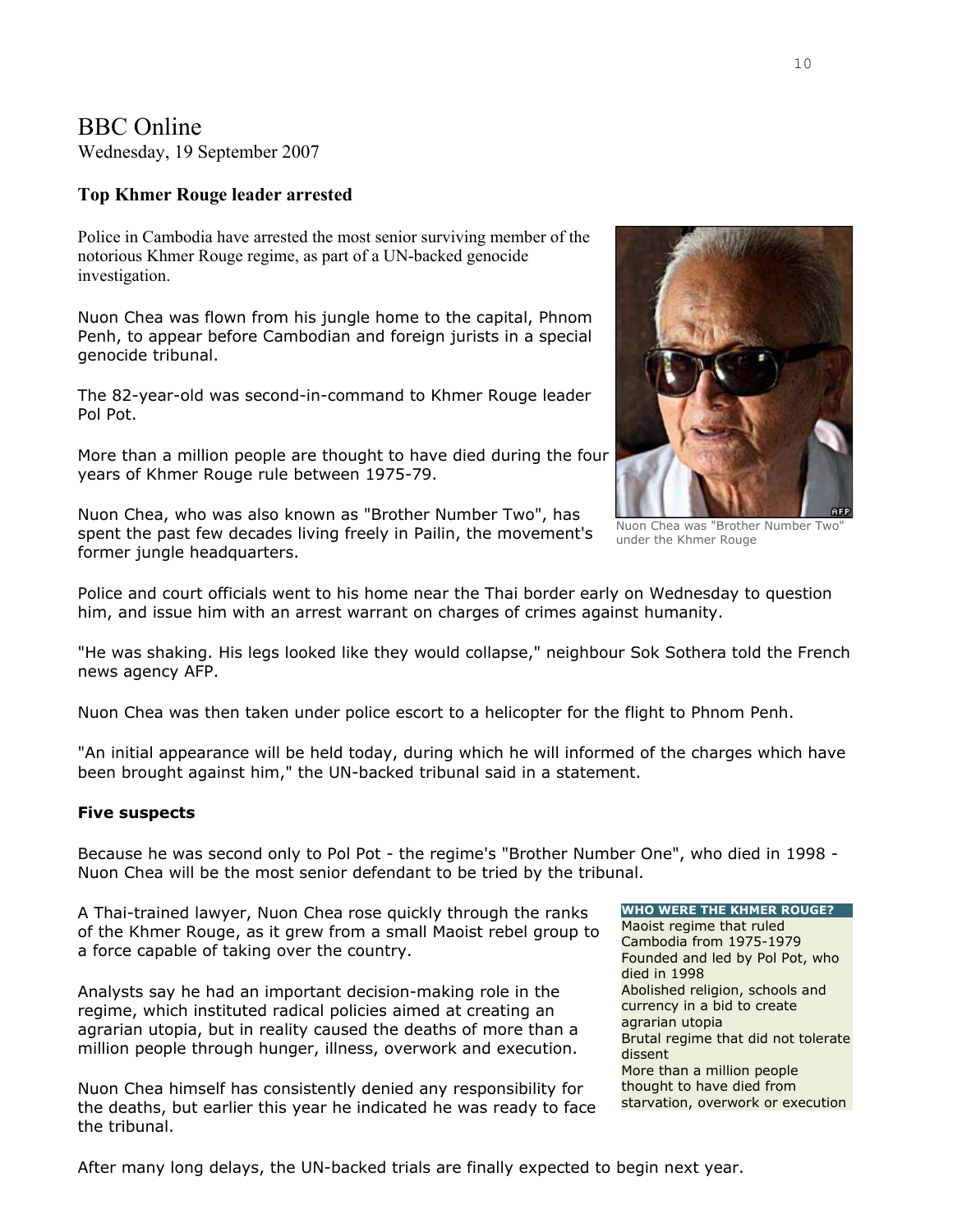Only one other suspect, Kang Kek Ieu - also known as Duch - has so far been detained.

Duch, who was arrested in July, was in charge of the notorious S21 jail in Phnom Penh, where more than 17,000 men, women and children are thought to have been imprisoned and brutally tortured.

Four other people are said to be under investigation.

Their names have not been revealed, but are thought to include former president Khieu Samphan - who has been living next door to Nong Chea in Pailin - and Khmer Rouge foreign minister Ieng Sary.

Survivors have welcomed the charges against Nong Chea and Duch, but they have also expressed doubts about whether these elderly leaders will ever be brought to account for their deeds during the Khmer Rouge years.

**KHMER ROUGE TRIBUNA** 



Will try cases of genocide and crimes against humanity Five judges (three Cambodian) sit in trial court Cases decided by majority Maximum penalty is life imprisonment Budget of \$56.3m

**[Key figures facing trial](http://news.bbc.co.uk/2/hi/asia-pacific/2856771.stm)**

It is already too late to try Pol Pot, and the regime's military commander and one of Pol Pot's most ruthless henchmen, Ta Mok, died last year.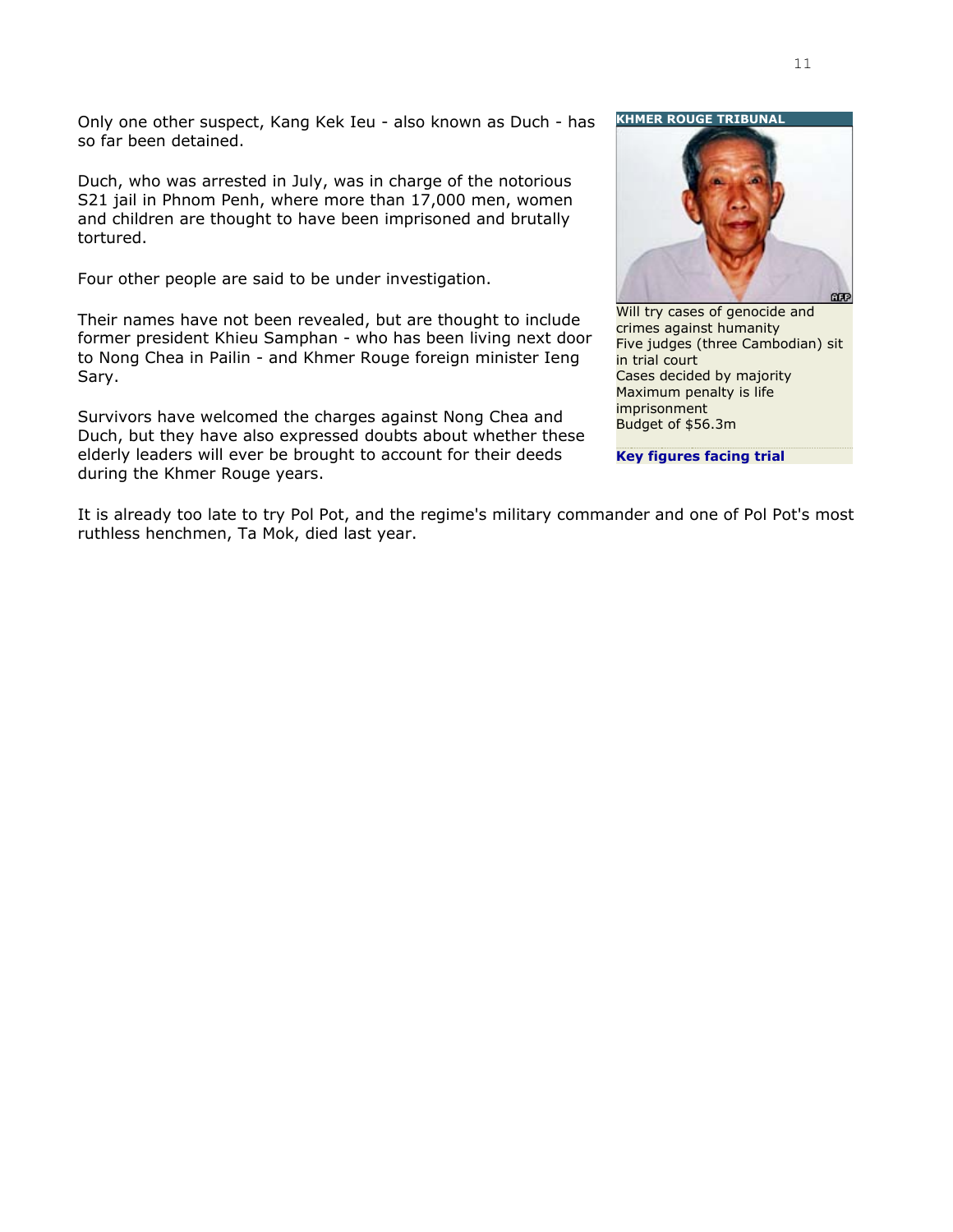## Black Agenda Report Wednesday, 19 September 2007 http://www.blackagendareport.com/index.php

### **Ending Uganda's "Brilliant" Genocide**



died, but Museveni is George Bush's boy, so it does not matter.

### *"The 'displacement' was actually perpetrated by the Uganda government in 1996."*

How to return the more than one million Ugandan civilians confined by the East African country's government in concentration camps for more than 10 years, and where hundreds of thousands have died, to their abandoned and destroyed homes?

activists from a San Diego-based organization, Campaign That's the question posed to Ugandan officials by [to End Genocide](http://www.cegun.org/) in Uganda-Now!, at the recent

# **by Milton Allimadi**

The United States' biggest ally in sub-Saharan Africa is Uganda, ruled by Yoweri Museveni, the butcher of the Congo, where at least three million people died because of the ravages of Museveni's and other pillaging armies. Musevini's regime was rewarded with aid and great praise by Washington. Internally, the regime has caused a whole people, the Acholi of northern Uganda, to become prisoners in their own homeland. For more than ten years, the Acholi have been interned in concentration camps - a human r ights crime that the United States ignores, as does the British Commonwealth. Hundreds of thousands have



conference of Ugandans living in America, organized by the Ugandan North America Association (UNAA), held in San Francisco's Hyatt Regency- Embacardero hotel from August 30 to September 3. Ugandans, including government ministers, traveled from all over for the annual gathering; Vice President Gilbert Bukenya was the keynote speaker. While the conference was focused on investment opportunities in Uganda and other issues, CEGUN's "Other Voices" panel dealt with the abominable destruction, deaths and suffering in Uganda's Acholi region.

In existence for less than a year and a half, CEGUN's already effectively allied with other individuals, organizations and media sources to inform Americans about Uganda's "silent genocide"; a genocide that has been ignored by much of the world. In fact, one observer spoke of fighting for the past 15 years to get the crisis placed on UNAA's agenda.

CEGUN's panel included its co-chairs Tim A. Hardy and Lucy Larom, Hellen Otii, a member of [Friends](http://www.friendsforpeaceinafrica.org/) for Peace in [Africa](http://www.friendsforpeaceinafrica.org/), I was invited as a guest speaker. As opposed to other activist organizations on behalf of the people suffering in Uganda, CEGUN is supported and informed by Acholis who comprise a significant number of its membership. Chairperson Larom is a 72-year old American grandmother - she lived in East Africa in the 1960s - whose passion and conviction were clear during the panel discussion: She could barely contain her emotions when she asked why none of the government officials even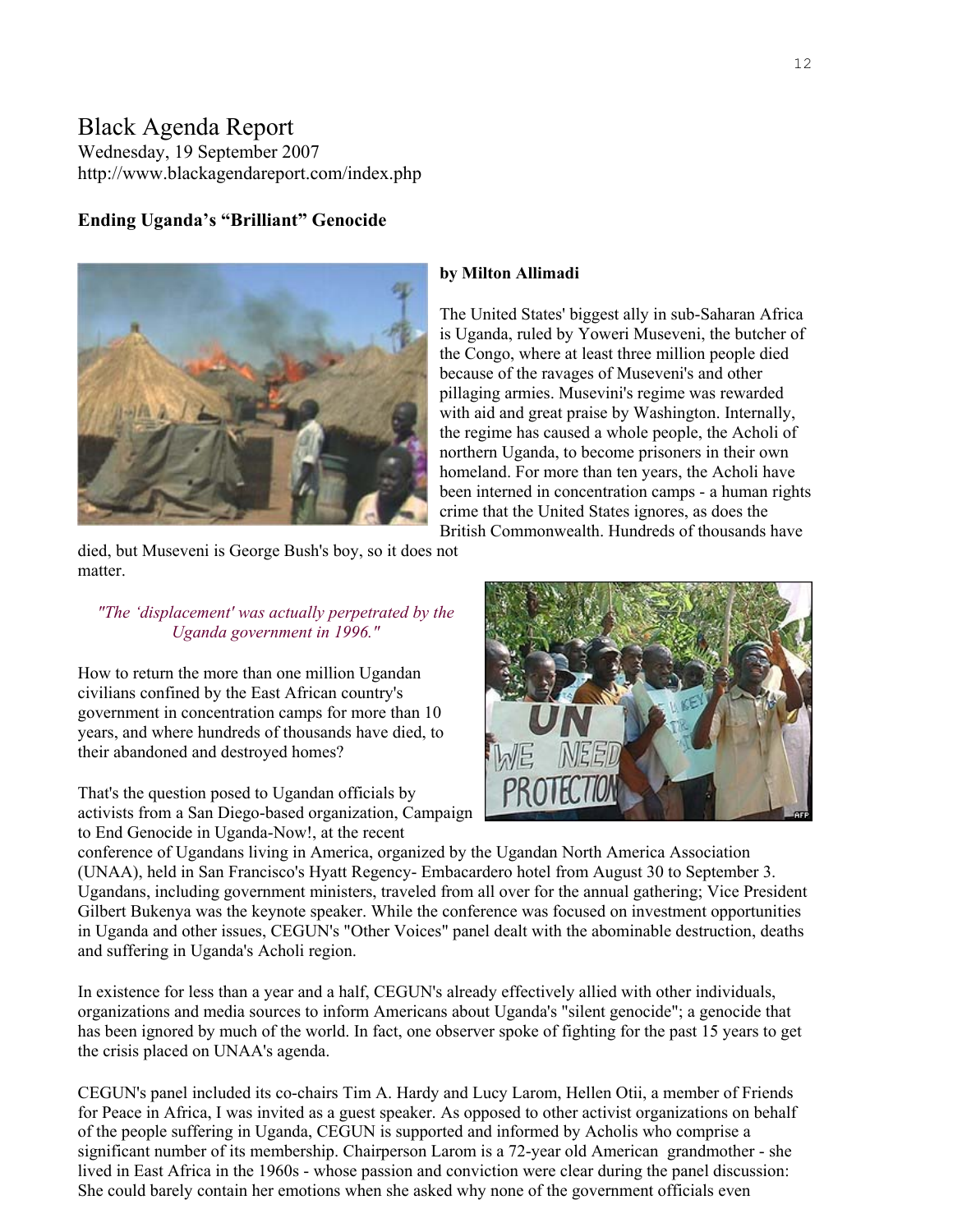mentioned the word "restitution" for the victims of Uganda's death camps.

### *"Villages were bombed and wealth, in the form of cattle, food stocks and other assets confiscated."*

From whence came these camps? They are referred to euphemistically as "Displaced People's Camps," or I.D.P.s - sinisterly masking the horrors in the camps that have yet to be adequately exposed.

The "displacement" was actually perpetrated by the Uganda government when in 1996, villagers were ordered to leave their homes within 48 hours. Those opposing the measure were accused of being rebel sympathizers and killed; villages were bombed and wealth, in the form of cattle, food stocks and other assets confiscated.

The Uganda government claimed the nearly 200 camps were intended to protect civilians in Acholi region from the brutal insurgency of the Lord's Resistance Army (LRA). This thesis has been exposed as fiction.

Victims of the 20 year war have been almost exclusively civilians. These have been killed, abducted, mutilated and sexually violated by the LRA; Uganda's national army, the Uganda People's Defense Force (UPDF) has similarly committed massive human rights abuses, including murders and rapes against the civilians. Atrocities by both sides are well documented, including in the recent June 2007 report, ["Making](http://www.ohchr.org/english/docs/northern_Uganda_august2007.pdf)  [Peace our Own](http://www.ohchr.org/english/docs/northern_Uganda_august2007.pdf)," by the United Nations Office of the High Commissioner for Human Rights (OHCHR). Yet, the majority of deaths have occurred in the government-created and operated camps; from hunger, thirst, curable and treatable diseases, and human rights abuse at the hands of government soldiers guarding the camps.

The World Health Organization, a United Nations body conducted a survey, ironically, in conjunction with Uganda's own health ministry. The findings were startling; as many as 1,000 deaths per week occurred in the government-created and government-operated camps. That translates into 52,000 deaths per year; 520,000 over the 10-year period in which most of the camps have operated. Even taking only 50% of that WHO figure still means that as many as 260,000 deaths occurred over a 10-year period.

### *"The majority of deaths have occurred in the government-created and operated camps; from hunger, thirst, curable and treatable diseases."*

Death has blanketed Uganda's Acholi people. Speaking at a separate panel, Toronto-based Ugandan doctor, George Otto cited World Health Organization (WHO) figures showing that the crude mortality rate in Gulu municipality in Acholi was 1.29 per 10,000 people and 1.91 per 10,000 in Kitgum; by comparison, WHO designates 0.44 per 10,000 as "emergency" or "crisis" he said. If the camps were intended to protect civilians, they have failed spectacularly; if they were created to indiscriminately exterminate Acholis, the Nazis, known for precision, would have been awed. Even the LRA might marvel at the kill-rates; their own pales miserably in comparison.

No wonder critics, including the former United Nations Under-Secretary General for Children in Armed Conflict, Olara A. Otunnu, have charged the Uganda government with administering "slow motion genocide" of the Acholi.

At the San Francisco conference, Richard Todwong, a Presidential Advisor in matters related to the affected areas to Uganda's President Yoweri Museveni was asked whether the camps had saved lives. Perhaps before thinking out his response, he said nobody thought the war would go on for more than six months. So the government was aware that confining an entire population in squalid camps, with unsanitary conditions, lack of adequate food, water, medicine and housing, was untenable - at least not for more than six months. Yet, the camps have operated for more than 10 years; the strategy amounts to mass extrajudicial murders.

Now, going into its second year, the Uganda government and the LRA have been negotiating in Juba,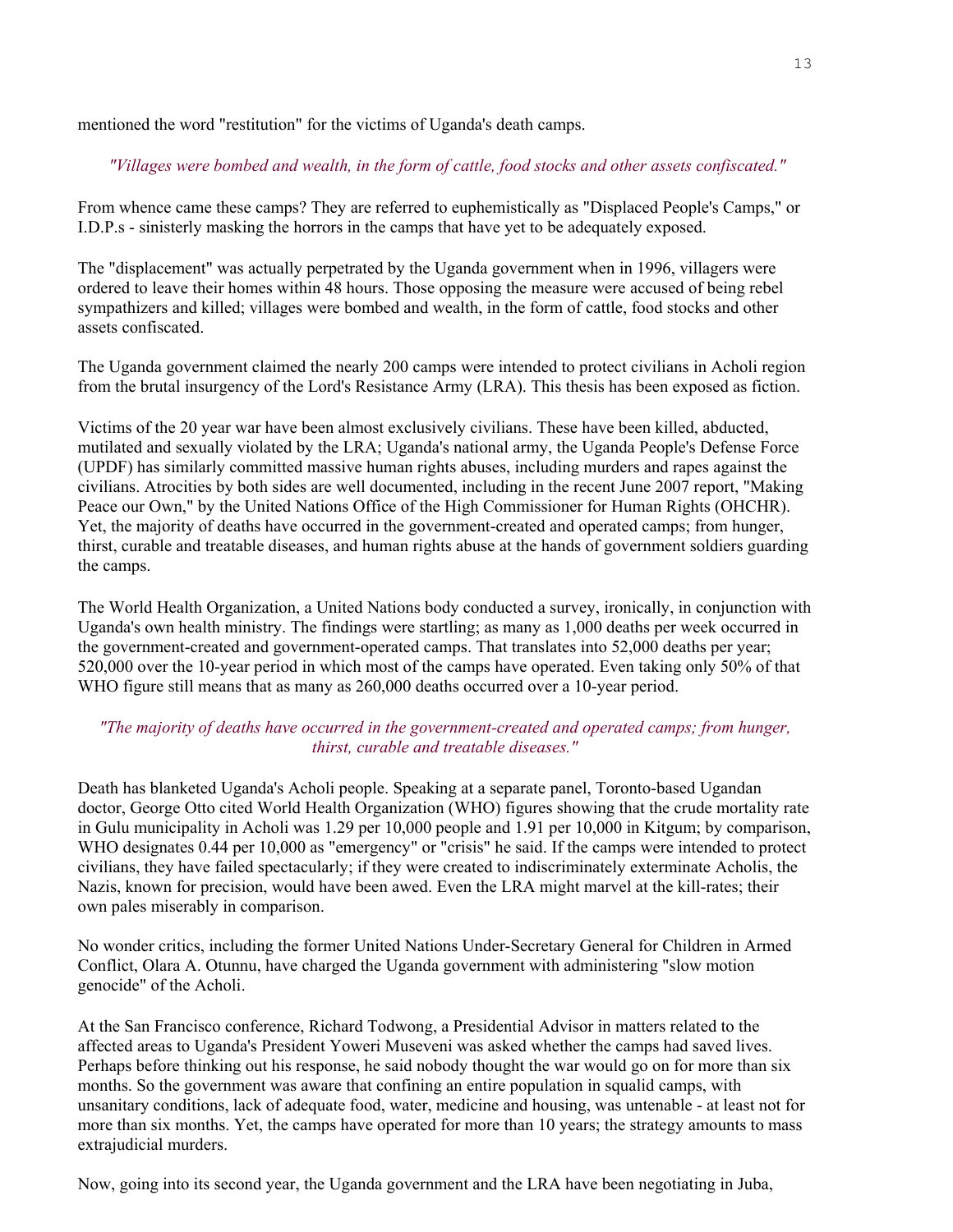Southern Sudan, an end to their war. The two sides have signed a "cessation of hostilities" agreement. The LRA combatants are confined in known locations outside Uganda. Presumably, a final agreement will pave the way for Acholis to return home. Yet when asked about resettlement plans, some Ugandan officials claimed that everyone was now "free" to return to their homes and that government was not preventing anyone. One official even said some of the survivors were too "lazy" to relocate.

This is mind boggling. Representatives of Uganda government have yet to grasp the scope and magnitude of the crimes against Ugandans confined to the death centers: the scale and scope of destruction of lives and property certainly qualifies as crimes against humanity.

### *"Representatives of Uganda government have yet to grasp the scope and magnitude of the crimes against Ugandans confined to the death centers."*

Resettlement programs must include the full participation of the United Nations and shouldn't be done haphazardly. Some areas are currently infested with landmines. Moreover, even though the victims and survivors of the death camps can never be fully restored, at a bare minimum, they must be provided adequate resources to start productive economic activity and social services, including schools and hospitals. There must also be restitution in the form of direct payments and long-term subsidies for the lives and property destroyed. Any reasonable court of law would recognize the enormity of loss and compensate accordingly.

Government officials spoke of a Reconstruction fund of billions of dollars to be raised from donors for the recovery program next year. Given the rampant corruption levels widely reported in Uganda, including embezzlement of monies for fighting HIV/Aids, independent monitors must be included in managing such vast sums of money.

But the big question remains: why has the massive suffering in Uganda's Acholi region not met with universal condemnation such as has been marshaled against the atrocities in Darfur?

To begin with, the U.S. government have unapologetically supported Uganda's dictator Yoweri Museveni, even though the Bush Administration is aware the International Criminal Court (ICC) is investigating Uganda's role in the Congo genocide when it occupied the Ituri region and that senior Ugandan officials, including President Yoweri K. Museveni, could be indicted for war crimes much in the same manner that Liberia's ex-dictator Charles Taylor was indicted. The US continues to aid and abet the Uganda regime's genocide in Acholi simply because Washington has selected Museveni as the region's policeman - witness Uganda's role as the only African country to contribute troops for "peace keeping" when the security situation there deteriorated following Ethiopia's U.S.-sponsored invasion.

So while Washington and London lead the charge against the Sudanese government for the atrocities in Darfur, they conveniently ignore the blood letting that's occurred in Uganda's concentration camps. The hypocrisy will reach its highest level in November when Uganda even gets to host the Commonwealth Heads of Government Conference. The Commonwealth, made up of former British colonies and whose titular head is Queen Elizabeth II preach "democracy" and the "rule of law" only when it suits Western interests. Remember in 2002 Zimbabwe was suspended from the Commonwealth because Robert Mugabe's government was accused of having evolved into a dictatorship?

### *"The Commonwealth preach 'democracy' and the 'rule of law' only when it suits Western interests."*

Well in Uganda, we have a genocidal dictatorship to boot; a president who could conceivably get indicted by the ICC. By hosting the conference, Museveni hopes to gain international legitimacy and put pressure on the ICC; how can you dare indict me for the Congo crimes when I am capable of hosting such world political luminaries? The world leaders and the Queen will have to shut their ears to the cries of people in Uganda's death camps when Museveni wines and dines them in two months time.